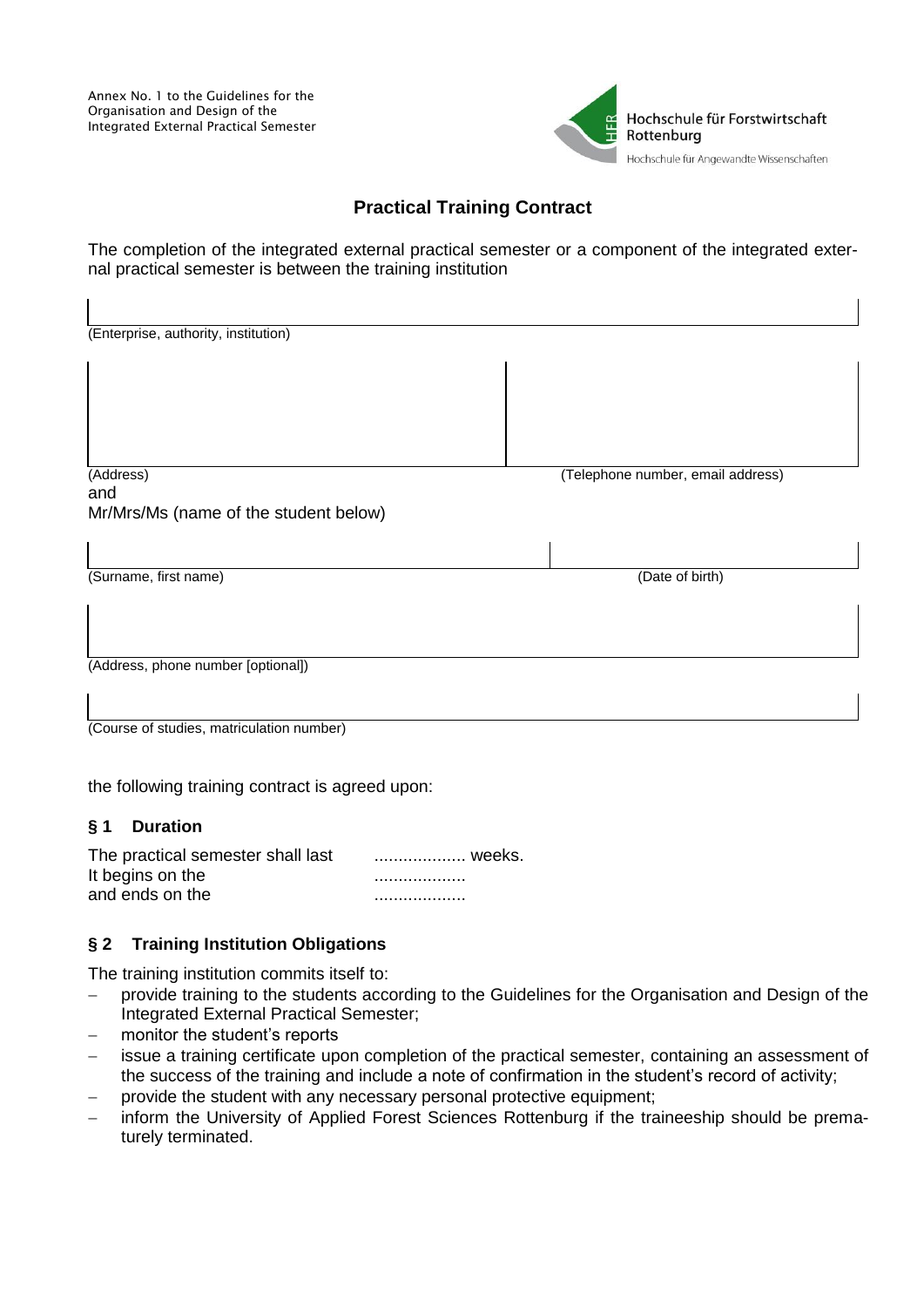## **§ 3 Student Obligations**

The student commits himself / herself to:

- take advantage of all training opportunities prescribed or offered,
- abide by the prescribed period of training and the usual working hours of the training institution, conscientiously carry out all work assigned to her/him and follow the instructions given to her/him as part of the training,
- maintain orderliness at the training institution, observe the applicable accident prevention regulations and treat machines and other equipment with care,
- write progress reports and submit them at regular intervals to the training institution to sign,
- keep an on-going activity report and submit it to the training institution on a monthly basis,
- respect the interests of the training institution and to handle trade secrets as confidential,
- give notice immediately in the event of absence and in the event of illness lasting longer than 3 days, to submit a medical certificate from the 4th working day onward;

# **§ 4 Remuneration**

The student will receive a monthly training allowance of ..........................€.

## **§ 5 Training Representative**

As training representative of the training institution is Mr/Mrs/Ms

(Surname, first name, address, telephone number, email)

has been designated.

# **§ 6 Holidays/Interruption of Training**

The entitlement for holidays is in alignment with the legal regulations. Holiday, sick leave or other short-term leave of absence granted by the training institution is to be caught up on.

## **§ 7 Dissolution of the Contract, Termination**

The contractual relationship ends on the predetermined end date (§ 1). It can be ended at any time by mutual consent. The contract can be terminated without adhering to the period of notice by either side for important reasons. Termination for other reasons must be given in writing and the reasons for termination must be stated. For the student, 14 days notice period (statutory notice) or for the training institute, notice must be given according to the statutory period of notice.

Before the premature termination of the contractual relationship occurs, the University of Applied Forest Sciences Rottenburg must be notified about the reasons and the extent thereof. The University of Applied Forest Sciences Rottenburg must be informed immediately if premature termination occurs.

## **§ 8 Other Agreements**

- 1. The parties to this contract assure that they are not related to one another in the first or second degree.
- 2. Rules based on collective wage contracts for employees, workers and trainees are not applicable to the present contractual relationship.
- 3. ....................................................................................................................................................... .......................................................................................................................................................